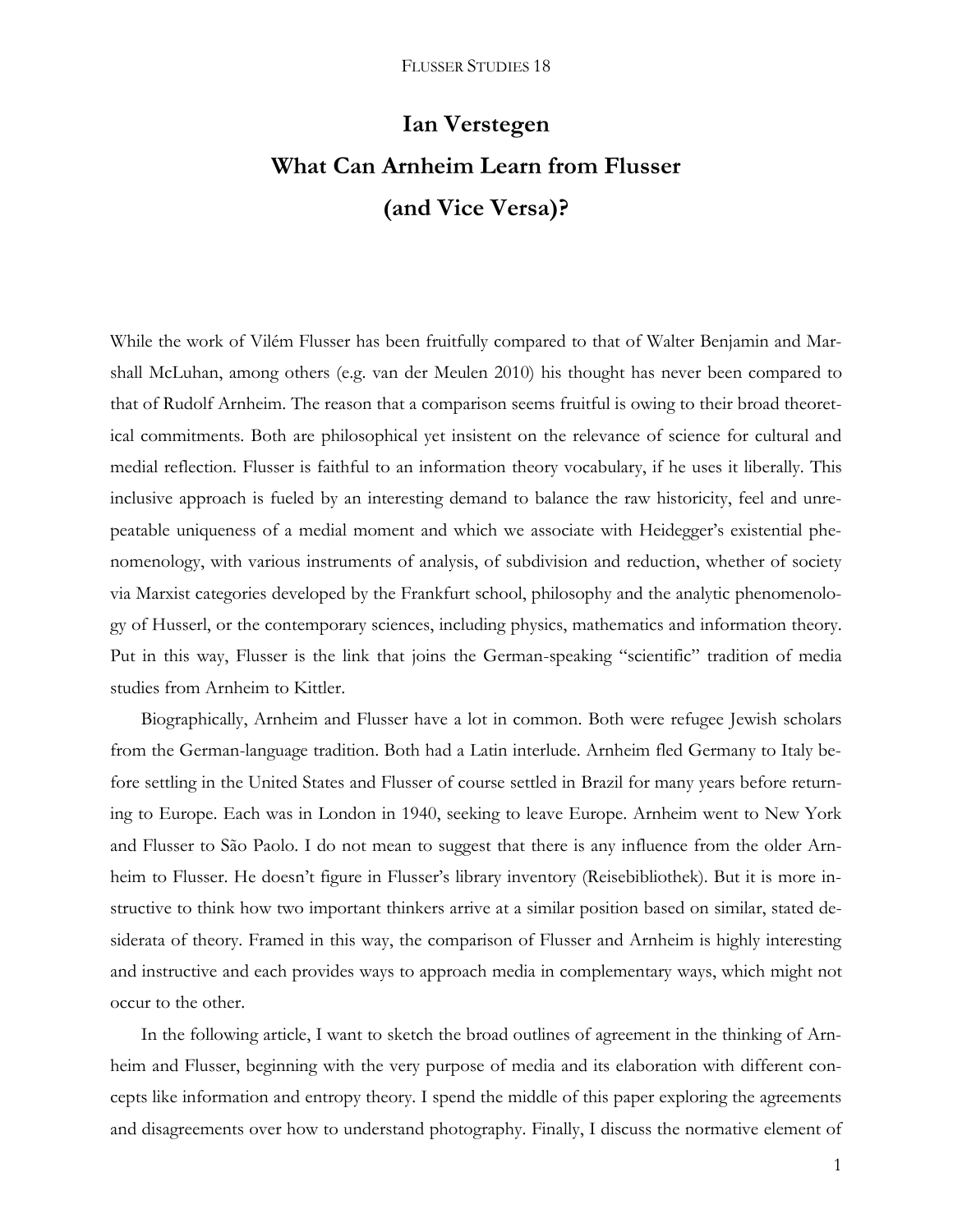media theory as found in both Flusser and Arnheim, with their respective ideas of what we should do with medial knowledge, in their common, broadly Frankfurt school, orientations.

## **A Critically Synoptic View**

Both Arnheim and Flusser were critical of our ongoing medial programming. Each both offer synoptic accounts of general trends of communication and media. As I hope to show, their approaches are remarkably similar, if of course they are very different writers with Arnheim having less of a technological orientation with more emphasis on human cognition and Flusser obsessed with the contemporary moment and broad technological possibilities. Flusser is the great essayist and Arnheim the focused theoretician and we should not underestimate Arnheim's disciplining in the field of psychology whereas there is a strong avant-gardist streak in Flusser's approach that is much more reminiscent of a touring public intellectual like McLuhan than an academic like Arnheim.

Here I think it is useful to distinguish two kinds of theorizing, categorical and individual, which are really only distinguished by level of abstraction. Flusser's concepts are categorical: image, text, technical image. Like McLuhan's categories ("hot" and "cool"), it means little to cite counterexamples that might contradict a general principle. For example, while there were undoubtedly handmade images that had characteristics of "technical" images (in Flusser's sense) before their official introduction, drawing attention to them does not diminish the importance of the category of technical image. This is the precise benefit of comparing Flusser to Arnheim, because Arnheim hardly ever names categories but he does describe overall cognitive abilities that are trained in different traditions that undoubtedly cluster in different historical junctions. One might say that Arnheim could provide the best counter-examples to Flusser but that is not the point. If their categories/clusters of cognitive abilities align in a significant way, then they help elucidate each other.

Perhaps because of their natural scientific foundation, both Arnheim and Flusser see medial developments as something to be understood in broad outlines, with predictable and reciprocal effects. For Arnheim, it is the nature of any gestalt to be relational. Whatever it gains in one dimension it loses in another. A sharp image gains detail but loses essentials. Thus, Walter Ong's (1982) idea that "writing restructures consciousness" is familiar to this point of view, as is Benjamin's idea that we become aware of media as they become irrelevant. Arnheim (1932 1933) reflected on the silent film at the moment of its eclipse and Flusser notes the sheer amount of writing available increases at precisely the moment it ceases to have any larger significance (Flusser 1987/2011).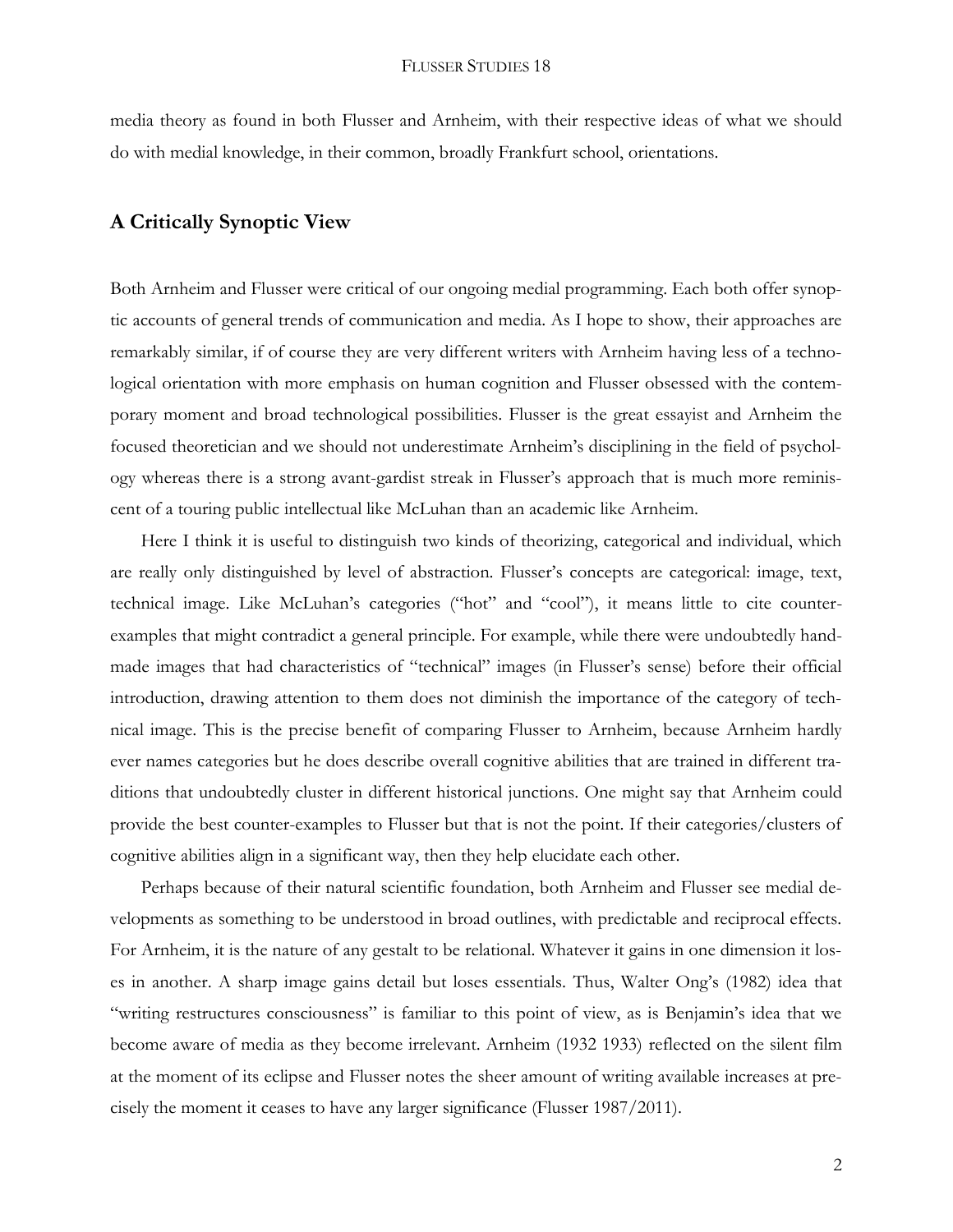#### FLUSSER STUDIES 18

It only takes a bit of looking to see that an Arnheim-Flusser comparison is worth undertaking. First, in a manner reminiscent of Roman Jakobson's critique of Mukarovsky's focus solely on messages, both Flusser and Arnheim place communication in a larger 'anthropological' framework. Flusser argues that communication arises from existential needs; communication writ large is the "artificial texture that enables us to forget our solitude" (Flusser 2002:4). Flusser means to stress the social and dialogical nature of basic communication. Arnheim does not speak in such terms but agrees that messages are a premature way to understand communication. Opposing what he calls the *memento* to the *message* (a distinction he first put forward in *Rundfunk als Höhrkunst* of 1936), he insists on the fixity of a memento, requiring presence. You have to be together with the memento to receive its meaning, like an oracle, and it "gives directions, prescribes behavior, facilitates orientation" (Arnheim 1986:99).

Flusser is talking about human communication and Arnheim kinds of artifacts. Once Flusser moves to think of written language and images as technologies, however, he and Arnheim are on the same footing. In a beautiful passage, Flusser notes that "since a human being stretched out his hand to confront the lifeworld, to make it pause, he has been trying to imprint information on his surroundings" (Flusser 1987/2011 18). The notion of making the lifeworld pause is quite close to Arnheim's reflections on media, which explain how images concretize ideas into a spatial form (Arnheim 1986). They might meet in the middle with Karsten Harries' (1982) idea of architecture, strongly indebted to Heidegger, as a response to the "terror of time."

The insistence that communication can't proceed immediately to a kind of information theoretic idea of channel, noise, etc. is reflected in Flusser's stress on *understanding* of media over their *explanation*. Technically, for Flusser the increase of information in a system, so-called negentropy, doesn't make sense in any pure technical form. "It is a problem that touches the essence of man," he says, "and merely quantifying approaches do not grasp it" (Flusser 2002: 20). Information theory can only see communication as an improbability and can't explain the emergence of "galactic spirals, living cells, or human brains" (Flusser 1999/2011: 17) through mere accident and necessity. However, if we *interpret* communication, that is to say, seek first to understand the necessary mechanisms that might make communication possible in the first place, it is not only probable, it actually represents that for which Flusser is constantly on the look-out: freedom.

In *Entropy and Art* (1971), Arnheim stressed the fact that negentropy doesn't get at the heart of the matter when we are talking about the spatial characteristics of a system, which display nonstatistical values that are emergent: "Entropy theory is indeed a first attempt to deal with global form; but it has not been dealing with structure" (Arnheim 1971: 21). Arnheim draws similar ethical con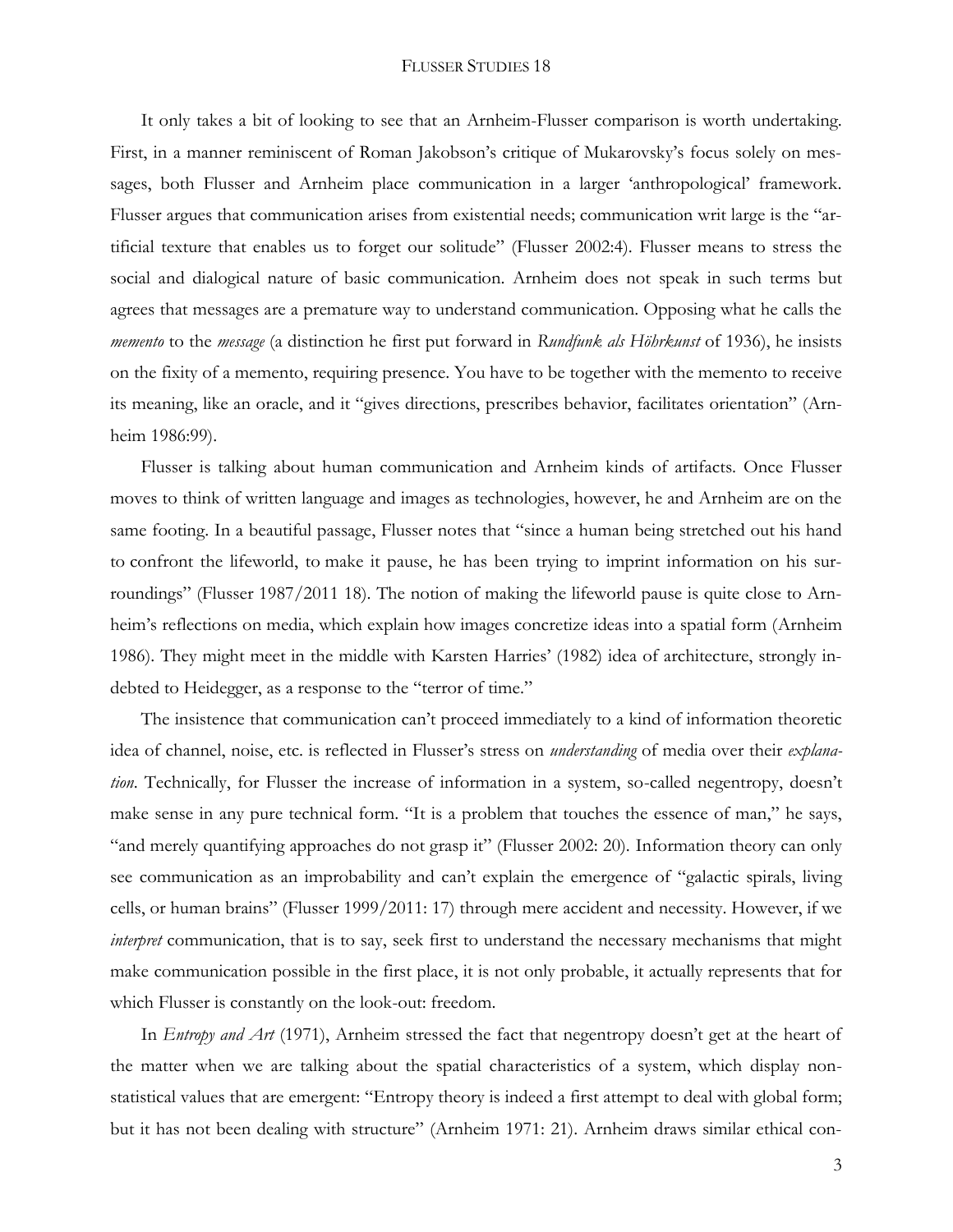clusions as Flusser. "Disorder" is not a programmed outcome and does not naturalize catabolic states; in human affairs, order is the norm not the exception.

In these cases, both Flusser and Arnheim want to stop before instrumentalizing concepts. In general, they are resisting the easy cooptation of terms from information theory. This is prima facie evidence of a common desire to produce a comprehensive system that can explain its own characteristics and emergence. The rigor of information theory, although welcome, is but a lure and leads to premature results.

#### **The Technical Image and Apparatus**

We can look to our two theorists' statements about photography – an actual medium – to bring out the nature of the complementary of the thought of Flusser and Arnheim. This complementarity of each author's approach will become apparent as we see predictably that Flusser is concerned with the apparatus and its broad, typical characteristics whereas Arnheim is concerned with describing its local effects. In the case of the content of the photograph, which Flusser submerges in favor of the apparatus itself, I will present some arguments that it should be understood, perhaps in a recast Flusserian form.

For Flusser, the photograph is the triumph of the technical image, a mosaic of particles like what Arnheim calls "accidents" (Arnheim 1966). The traditional image under the power of the artist's imagination has evolved toward the technical image, marked by the mere activity of selection or visualization. In any case, the photographer cannot resist the nature of photography or in his terms the *apparatus*. Thus, Flusser argues that it is the job of the photographer to discover "impossible" pictures, a bit of artifice snatched from the technical apparatus. In *Into the Universe*, Flusser wrote about "people who try to turn an automatic apparatus against its own condition of being automatic" and further that "the photographer can only desire what the apparatus can do" (Flusser, 1985/2011: 19, 20).

In 1933, in the essay that later came to be "The Thoughts that Made the Picture Move," Arnheim used the phrase that was so liked by Friedrich Kittler, photographic media "are not supposed to resemble the object, but rather guarantee this resemblance by being, as it were, a product of the object in question, that is, by being mechanically produced by it" (Arnheim 1933/1977; Kittler 1986:11). Arnheim returned to photography periodically, most importantly in 1957 in his essay, "Accident and the Necessity of Art," where he called photography "the encounter of natural accident and the human sense of form" (Arnheim 1966, 170). Even later in 1974 in the inaugural volume of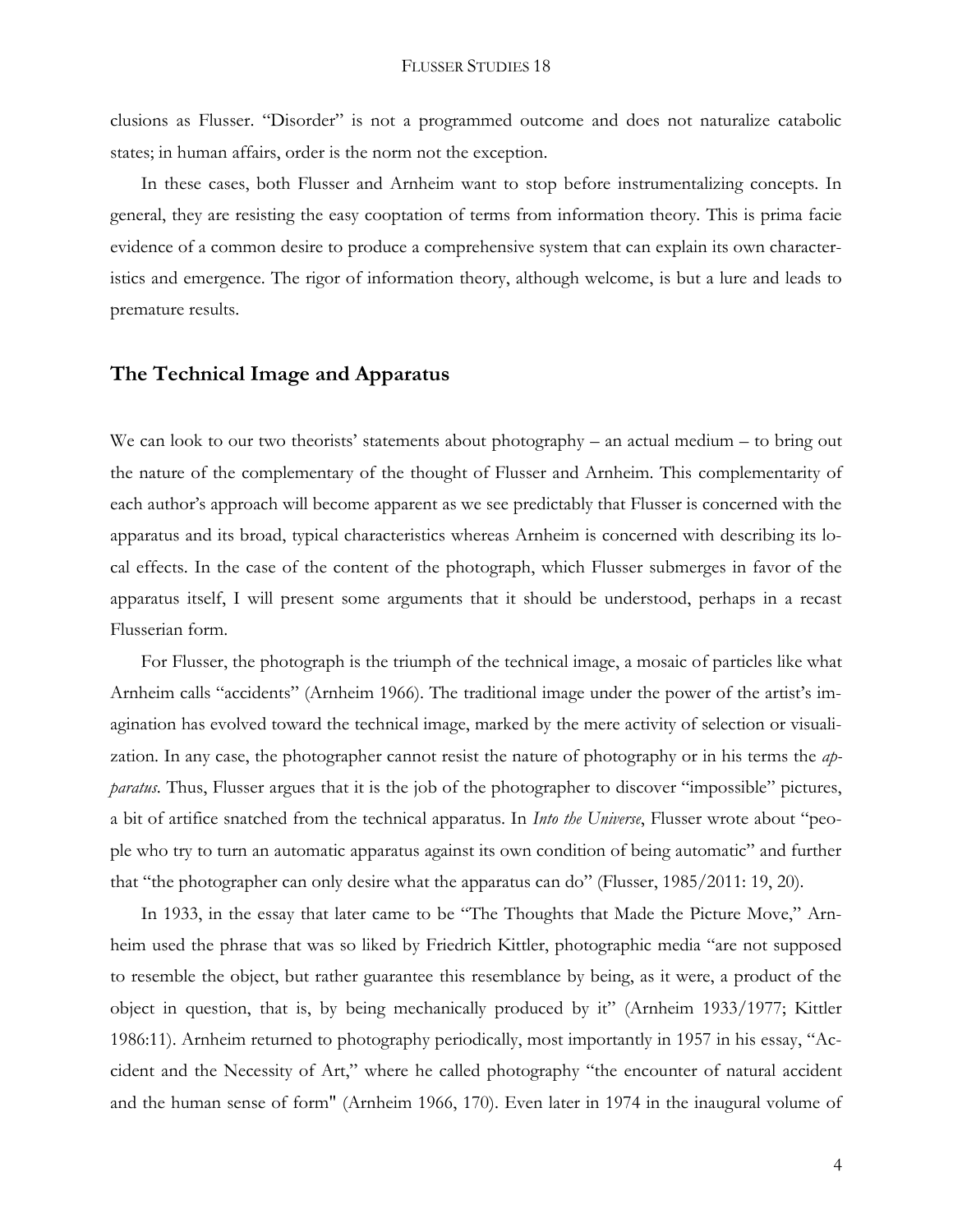*Critical Inquiry* he wrote in "What is Photography" that with photography "we are on vacation from artifice" (Arnheim 1986).<sup>1</sup>

Clearly, Arnheim's understanding of photography can be likened to Flusser's because the camera packages automatically the raw ontology of the world (even if selected and edited). However, the super-personal nature of photography as found in Flusser is not a part of Arnheim's discussion of photography. His essays are narrow reflections on the "nature" of photography. Nevertheless, looking back at Arnheim's research on the sociology of film and radio suggests a potential larger interpretation of what Arnheim is saying, whereby mechanical reproduction favors a kind of mass-produced aesthetic, bringing us closer to Flusser's concepts of the technical image and apparatus. In withering criticisms from *Film als Kunst* (1932/1933), Arnheim reflects in a section called "The Psychology of the Mass-Produced Film," on the ideology of popular films: "In film everything happens as it would in real life if all went just as seems right and pleasing to us. What God neglects, man makes up for in his own creations. And he is ingenuous enough to find comfort for real injustices in his make-believe justice; he cheerfully ignores the disparity between reality and appearance" (Arnheim 1933:171).

Arnheim ends by saying that "the truth is that man really likes evil and is born stupid; anyone who wishes to improve the world has to effect his purpose in spite not only of external opposition but especially of himself" (Arnheim 1933:171). This sounds almost Lacanian – surely an interesting topic of further research – and challenges to the idea of Arnheim as a strict formalist (c.f. Arnheim 1944/1954).

Arnheim puts more emphasis on the actual photographer and Flusser stresses the extra-personal qualities of the medial apparatus, Arnheim is close-up and Flusser zooms-out, but they meet in the middle. In sum: Arnheim can talk about technical elements but they are content-filled whereas for Flusser they are neutral. Arnheim asks what we are forced to see or hear and Flusser emphasizes how we cannot escape it. Flusser enjoyed using Kantian analogies and I would like to pursue an analogy from an Arnheimian point of view. For Arnheim, to follow the Kantian view, the technical image is like a sublime experience, which cannot be brought under a category. The image can be both causal and symbolic then because it does not fit in to the Kantian category perfectly, meaning parts of it cannot be brought under the understanding and are therefore symbolic. The surplus is precisely the data (Flusser) or accidents (Arnheim) that exceed imagination.

But it causes Arnheim to part company with Flusser because the latter says quite clearly that the technical image is not ideological and further that photography is not causal – even if a "technical"

 $\overline{a}$ 

<sup>&</sup>lt;sup>1</sup> In general aesthetic theory, the most up to date defense of causal realism in photography is probably Dominic McIver Lopes, "The Aesthetics of Photographic Transparency," *Mind* 112 (2003): 433-448.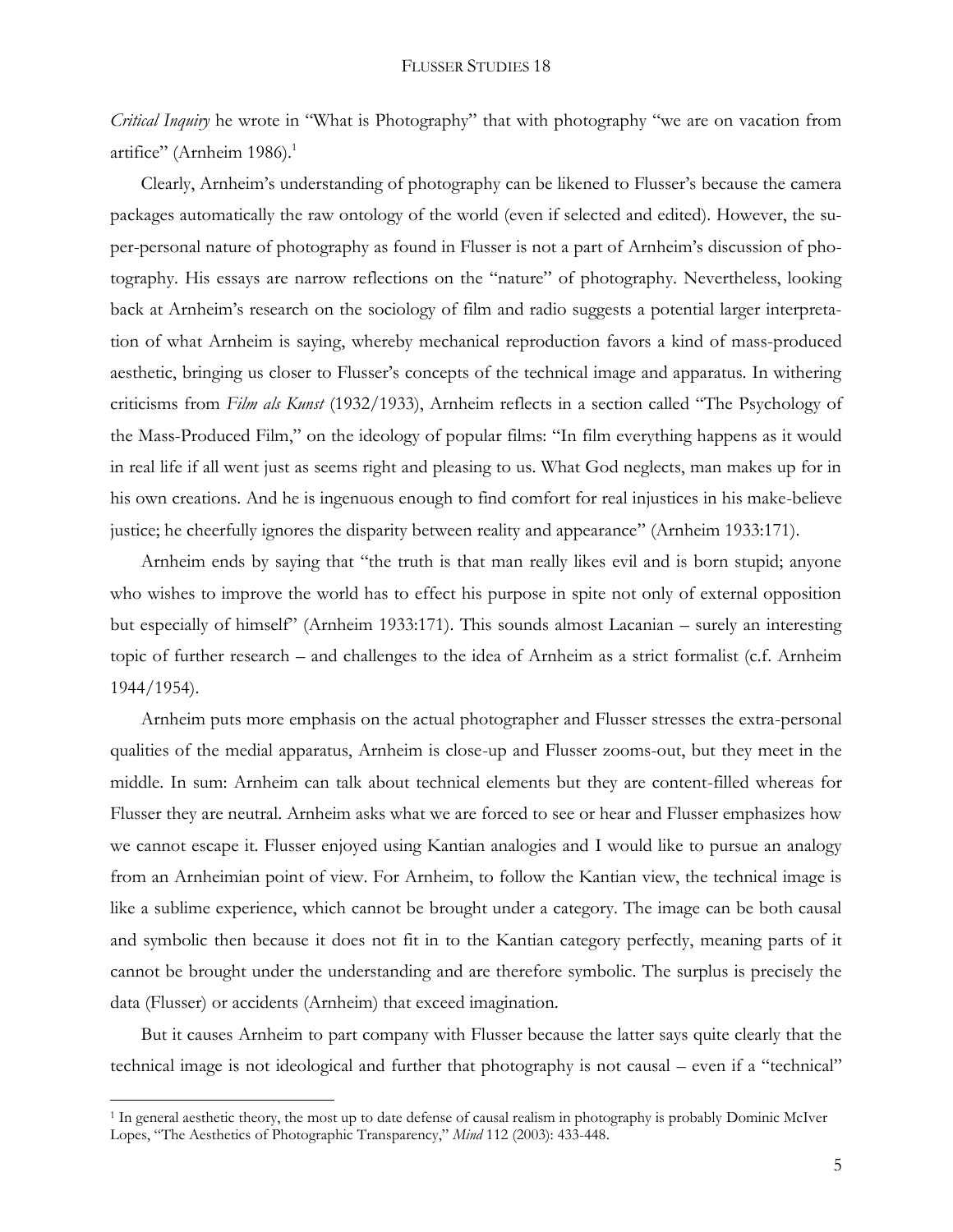(or mechanical) medium. He is quite clear: "The objectivity of technical images is an illusion" (p. 14). Why does Flusser say this? Carrillo and Calderón (2012) take Flusser at face value in a comparison with Andre Bazin and simply accepts the difference between the two authors. I would like, however, to offer a simpler answer. Flusser is actually being quite anti-teleological here. Take the famous debate between Adorno and Benjamin, wherein the latter's ideas about the diminution of aura would occur with increasing technical development. Today, we use photographs in very auratic ways, digital images on tombstones in Italy, mullahs and Christian evangelicals broadcasting sermons via the internet. Flusser merely wants to discuss the broad characteristics of the medium, not its space-time specificity (which, as noted, opens one up to counter-example anyway). In such a view, any of the medial rupturing instruments – writing, perspective, technical images – *need not* necessarily carry with them certain consequences (even if by their nature they *favor* them).

Even so it is not difficult to see that Flusser is somewhat limiting the political bite of his approach by not recognizing what the broad characteristics accompanying the apparatus of the technical image *today*. With the proper provisos, comments like those that Arnheim make (or Adorno and Horkheimer) are useful in adding a political-economic angle to the medial distinction that Flusser makes. On a more mundane level, I believe also therefore that Flusser should have given some credit to the importation of ontological completeness into the products of photography. He clearly believed that the photograph imported particles and was lacking *form*, not yet in-formation. It is only a step to recognize that these particles or accidents need not carry likeness, a crucial difference. What Arnheim recognized is that the shapelessness was precisely what was crucial about photography. For example, *pace* Flusser, Arnheim noted that the relative unstructuredness gives us too much confidence in photographs, whose veracity still would have to be determined. In this sense, Flusser is absolutely right that in an important sense that the "objectivity is an illusion." Yet those particles are a new type of latent evidence and objectivity, *contra* Flusser.

Combining the two views together, we might say that photography imports reality and seduces us with its factuality and carries ideological elements (Arnheim) but we should also note that because it is a programmed content it is significantly empty and it is this very moment of reduced options that is political, even more than the control itself (Flusser).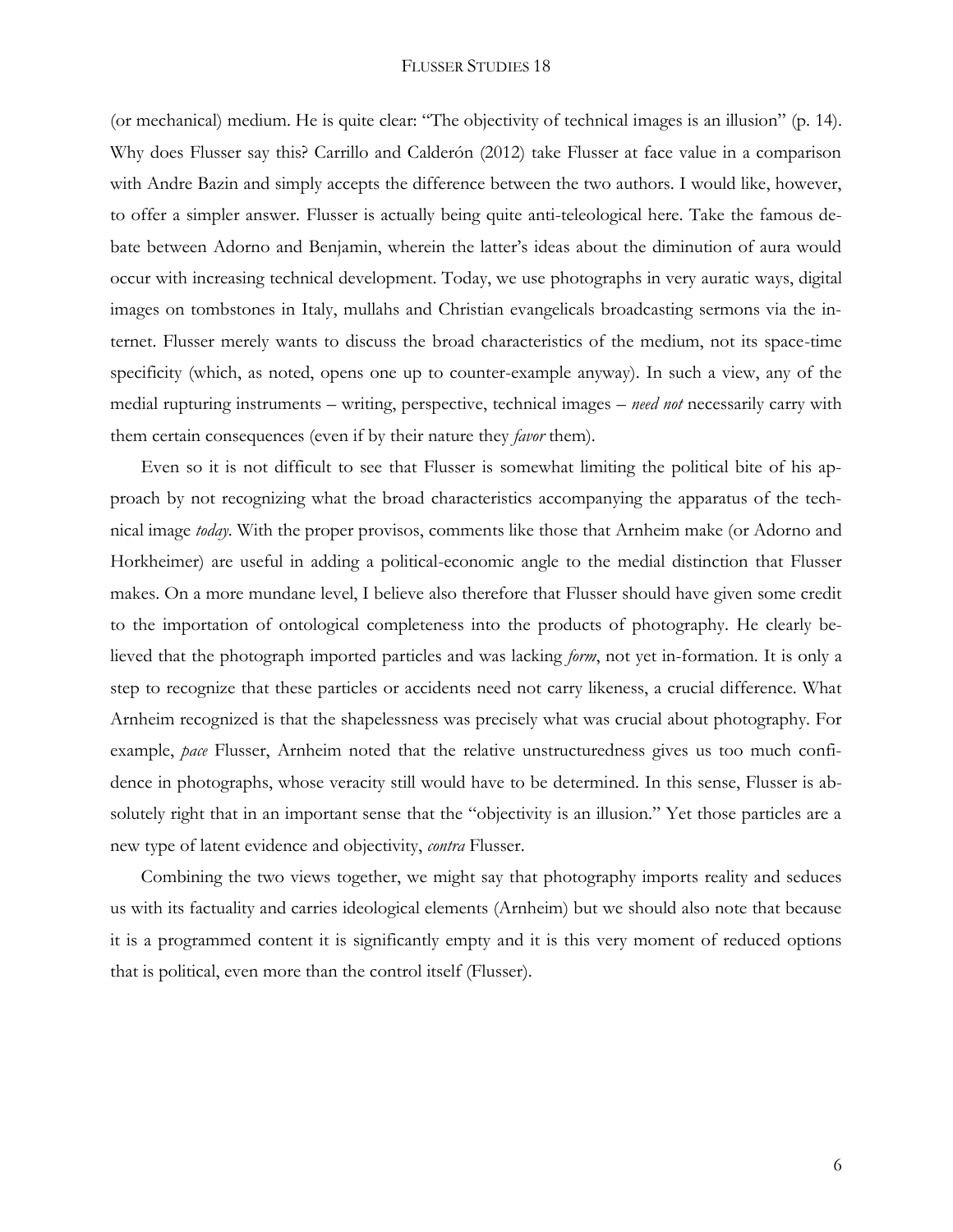#### **Arnheim's Cautious Pessimism**

Both Flusser and Arnheim have a synoptic idea of the direction that media is taking us. It is not a teleology, but retrospectively it has a distinct pattern and there are particular stresses and strains on the present that foretell the most immanent direction we shall travel. Both theorists, however, read these events differently. Arnheim is a cautious pessimist and Flusser is a cautious optimist. By comparing the two along this last dimension, we are able to conclude a full juxtaposition of their respective positions.

In general, for their sober distance, both Arnheim and Flusser are also suspicious of the pull that commodified technoculture is carrying us. Thus, both are aware of the relational losses that new developments force out and make impossible. For Arnheim it is the loss of the primacy of the spatial, the thought concentrated in a still image, that he laments. For Flusser it is the disciplined engagement with text that is lost, and with it history itself. Flusser sees an idea as the in-formation of matter: "producing empty forms in order to in-form what is amorphous." At the same time, Arnheim separates shape from form, calling form "the shape of content." Both are diminishing.

Arnheim sees the constant promises from new media and would knowingly admit that as we move along we seem also to always discover that new media have prospects as artifice, they have potential to become works of art. But he would say that we can't be seduced by either the hope of the benefits of new media, the vulgar technocratic argument, or the artistic possibilities, the redemptive apology. Quickly, in this context of extinguished media-hope, we come to Capitalism itself. New media themselves will never have any primary agential role in social life, which must be addressed at the social and not technological level.

Arnheim's project of coming to terms with the richness of the talking film, the advent of television and radio, was one of what he called "disciplining" them, and of bringing their abundant effects under control (Arnheim 1937/2009). For him, new mechanical media import "accidents" wholesale into their products. For Flusser they import "data." For both the apparatus becomes automated so Flusser wants to understand how much "freedom" we possess in the case of a programmed medium like photography. In 1974, Arnheim wrote of the "embarrassment of riches" in the contemporary visual media. For Flusser this is the image-flood but more generally is the atrophy of dialogue: "by examining the present day perfection in the functioning of communication, thanks to the unparalleled omnipresence of discourses that make any dialogue impossible and unnecessary" (Flusser 1998, 17; cited in Finger et al. 2011: 91).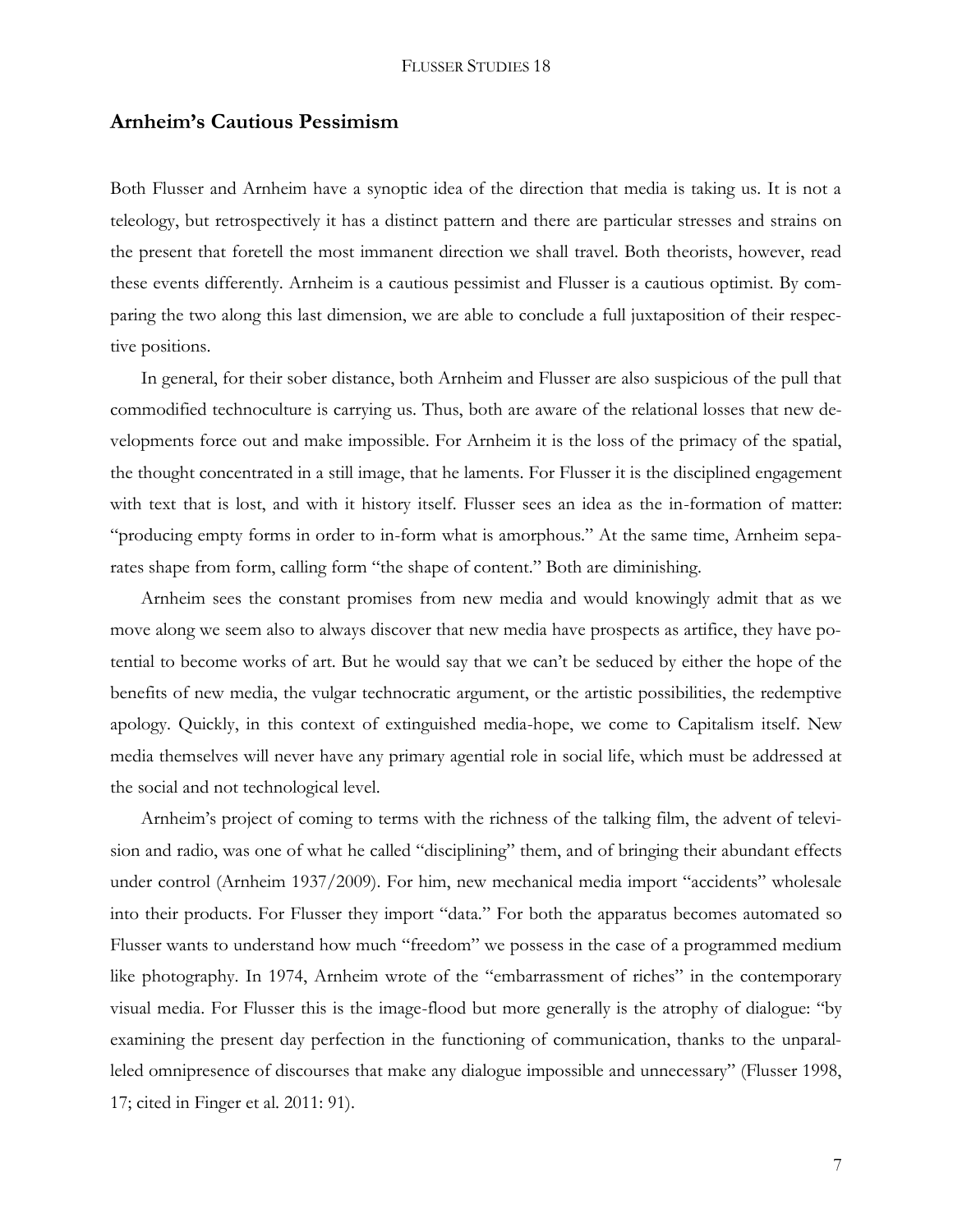#### FLUSSER STUDIES 18

Nevertheless, as we shall see, Flusser is optimistic about this development. For Arnheim, however, a cautious pessimism is clearly evident. In a Frankfurt school vein, Arnheim ended *Film als Kunst* by saying that to change media we must change society. We can contrast this with Adorno's contemporary statement that "The social alienation of music is itself a social fact" that "cannot be corrected intramusically but only by changing society" (Adorno 1932). It might seem strange to suggest that the largely apolitical Arnheim might be interested in new social formations. But I don't think Arnheim, who respected disciplinary boundaries in his published work, but had many opinions he didn't necessarily make public, would object.

The upshot is that, due to the expansive and accelerative nature of Capitalism, we should not reserve any advantages to the arts. Rather, we would have to change society for that to happen. Arnheim was aware of the Bauhaus and his teachers visited there. He taught at the unusual New School for Social Research and then had a hand in designing the curriculum at the Carpenter Center for the Arts at Harvard. Arnheim had some experience with utoptian educational experiments.

Arnheim was interested in the rejoining of the split between the arts and the sciences. Unlike Flusser, however, he did not think that technical tools would bring them together because the two are fundamentally different. In his review of Nelson Goodman's (1968) *Languages of Art*, Arnheim wrote that, "science employs and consumes sensory data in order to arrive at the principles governing the operations of physical and mental forces. In art, the sensory data themselves are the ultimate statement because what we are made to see and hear lets us experience the play of forces that govern our existence" (Arnheim 1969 698). If an artist makes art with a hologram, or massively parallel computers, matters little because the cognitive activities are still different. Of course, Arnheim believed in a traditional sense of art and science so he did not countenance – or more accurately believed that the payoff would be slight – in moving to new modes of interaction of art and science. Fundamentally, Arnheim believed that conserving a lost idea of art (and science) was more valuable than taking one's chances on what unbridled capital could provide.

### **Flusser's Cautious Optimism**

If Arnheim keeps art separate from science, he was not ignorant of their mixture. In 1986 when Flusser came to the attention of many English-speaking readers with his paper in the journal *Leonardo*, "The Photograph as Post-Industrial Object," Arnheim had been on its editorial board since 1978. He had dedicated a book on entropy and art to his teacher Wolfgang Köhler, who was an acknowl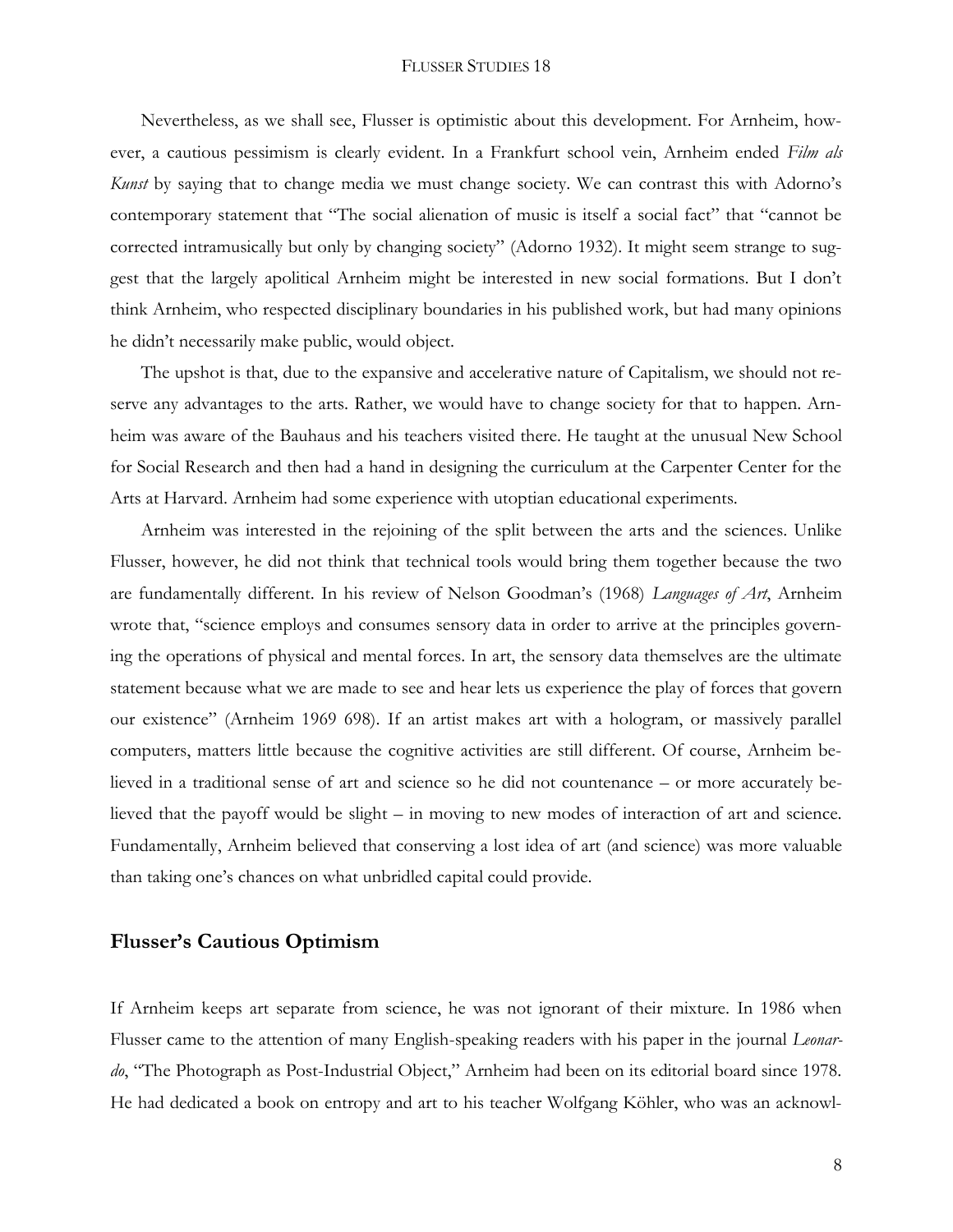edged source for all varieties of systems, non-linear, open system, morphogenetic thought (Arnheim 1971).

Yet if Arnheim was concerned with what doesn't change for human cognition with ermerging technologies, Flusser wanted to diagnose the exact contour of a fundamentally new techno-medial arrangement. Indeed, with prescient insight Flusser amply anticipated what we call today the post-Fordist model of late, global immaterial Capitalism. Industry and its "hard" objects are exchanged for the post-industrial and its "soft symbols." The result is the image-flood and the overcoming of linear thinking and historical consciousness, because the technical images that constitute the image-flood are post-historical: "[O]nce there is an image, everything is in the present and turns into an eternal repetition of the same, whether it is about a battle in the Lebanese War or in the Peloponnesian War" (Flusser, 1985/2011: 58).

How does Flusser feel about this? In "To Make Concrete," Flusser writes that, "we have no choice but to leap into the new" because of the advances of science and he recognizes the risks involved. In *Does Writing Have a Future*, Flusser writes that, "it is not a principle of hope that propels us…but rather a principle of desperation" (Flusser 1987/2011). His viewpoint seems to be that new developments develop new cognitive resources and create new forms of sociality that are potentially liberating. Siegfried Zielinski (2004) writes that, "After the ontological experience of Auschwitz nothing could get worse for him. After witnessing what human beings were able to do, Flusser believed in the possibility that machines might be able to do better, at least not to do worse. His philosophy of the media like his whole thinking is deeply rooted in an ethical concept of responsibility for the other and in dialogue with those, who are not identical with us. This concept is familiar to us through the writings of other Jewish philosophers like Martin Buber or Emanuel Levinas. Flusser expanded their ideas of responsibility by integrating a very specific concept of proximity. "The closer somebody is related to me – in space, time, thematically – the more responsibility I carry for him/ her and for myself. Flusser takes the risk and uses the religious term of "Nächstenliebe" (*loving the next*) to name this attitude."

This suggests that we carry on non-linear, post-historical thinking, to see where it brings us. It is uncharitable to compare Flusser's ideas here to internet triumphalism that reached its peak around in the early 2000s. More interesting is to take him seriously and think about new forms of sociality that technology can legitimately engender, at the same time that it makes others superficial.

According to Flusser, it is precisely the technical image that can bridge the gap between understanding the traditional image and the new reality of quanta – almost. The apparatus helps us "grasp the ungraspable, visualize the invisible, and conceptualize the inconceivable" and "consolidate invisi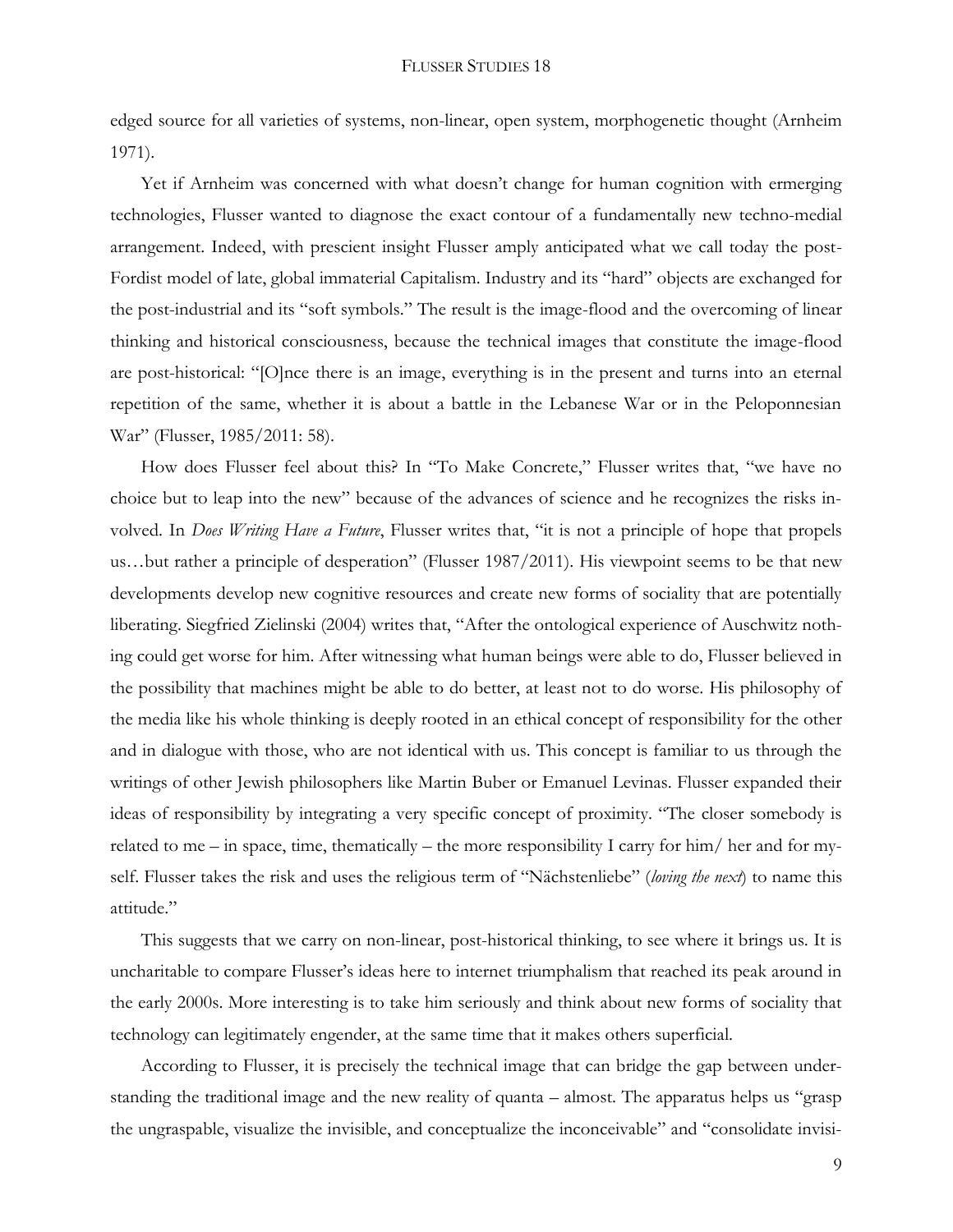ble possibilities into visible improbabilities" (Flusser 1985/2001 16, 18). Yet it is useful to pause and reframe Flusser's argument in more familiar terms, for all "extensions of man" (McLuhan) or prostheses, from microscopes to telescopes, are still instruments of understanding. The question is, then, to what degree Flusser wants to posit thought beyond the human. Arnheim, at least, would ask: how can we become post-historical when we think linearly? Perhaps Flusser believes we will only understand the human if we press its limits further.

## **Conclusion**

I want to conclude by considering where the cautious optimisms and pessimisms of Flusser and Arnheim, respectively, leave us ethically. To compare the two I do not believe that it is sufficient to rehash the stereotypes of detached rationalism against organic systems (Gochenour 2005). In a standard metaphoric structure of "less rigid=more progressive" Arnheim would lose. Both Flusser *and* Arnheim are dynamic thinkers but it is a question of what one does with a dynamic system. Principally, what is the role of lack, absence and negativity?

Arnheim, as we have seen, is clearly closer to a classic Frankfurt School vein of de-alienating the world. For Flusser it is not so cut and dried. The prior discussion of Flusser suggests that he was close to a theory of post-Marxism and a new idea of immaterial labor. Did he think that the system itself was sufficient to bring about new formations? Although, as Ströhl says, Flusser is definitely on the side of dynamic systems, it is not clear that he is "machinic" in a Deleuzian sense and sees an endless dynamic post-humanization. This is because Flusser's "discourse" must always be balanced with "dialogue."

Flusser discusses "net-discourse" as one kind of discourse that can produce genuinely new information, which discourse cannot. Net-discourse, which might be likened to a Deleuzian rhizome, gains in democracy and inclusiveness what it loses in its ability to represent through limitation. Round-table discourse is of course exclusive but can be expected to arrive at genuine results. Networks, instead "absorb everything—conversations, discussions, hearsay, gossip, rumor, idle talk without making any qualitative restrictions." Here, Flusser's point of view articulated in his *Kommunikologie* of the 1970s sounds very close to contemporary media critiques of net activism and "clicktivism" (Dean, 2009; Fuchs, 2013).

In the end, then, it appears that Arnheim and Flusser actually arrive back together, although Flusser has taken a more daring passage through contemporary media prognostication. Both Arn